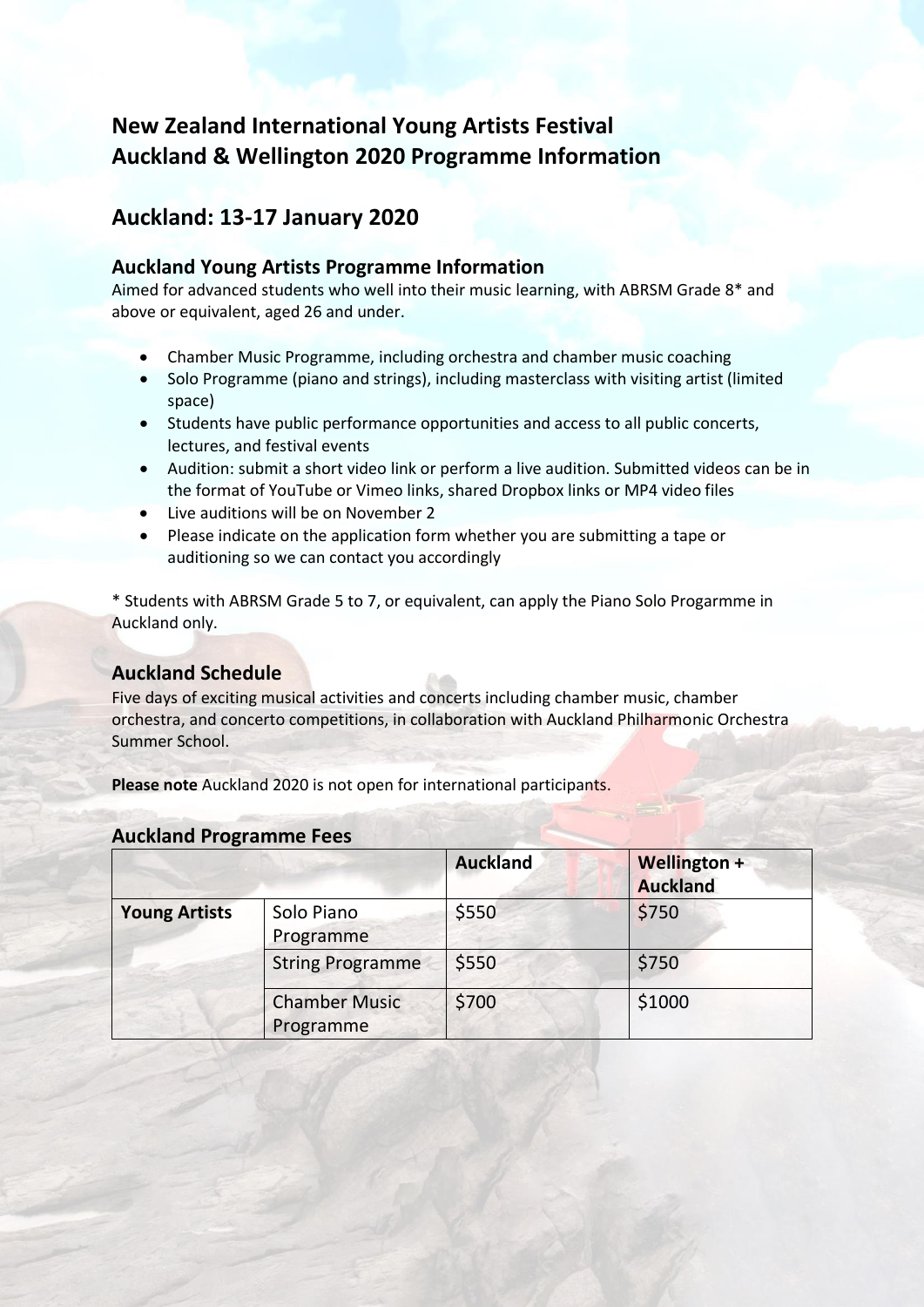## **Wellington: 20-24 January 2020**

### **Wellington Young Artists Programme Information**

Aimed for advanced students who well into their music learning, with ABRSM Grade 8 and above or equivalent, aged 26 and under.

- Chamber Music Programme, including orchestra and chamber music coaching
- Solo Programme (piano and strings), including masterclass with visiting artist (limited space)
- Students have public performance opportunities and access to all public concerts, lectures, and festival events
- Audition: submit a short video link or perform a live audition. Submitted videos can be in the format of YouTube or Vimeo links, shared Dropbox links or MP4 video files
- Live auditions will be on November 2 at Samuel Marsden Collegiate School Auditorium
- Please indicate on the application form whether you are submitting a tape or auditioning so we can contact you accordingly

### **Wellington Rising Stars Programme & Competition**

Aimed for beginner/intermediate students who recently started on their music training. No minimum music experience required, aged 5 to 17.

Two Instrumental Categories: Piano & Strings (Violin/Viola/Cello)

Free choice of repertoire, maximum 2 pieces:

- Group A: Age 7 and under, under 3 minutes
- Group B: Age 8-11, under 5 minutes
- Group C: Age 12-17, under 10 minutes

Preliminary round will be on Saturday 2 November at Samuel Marsden Collegiate School Auditorium. Selected students will compete in the final round during the festival in January 2020, with the award ceremony at the closing gala concert.

Festival participants will have public performance opportunities and access to all public concerts, lectures, and festival events.

Non-refundable entry fee \$50, which is included as part of the festival fee, if student decided to attend the festival.